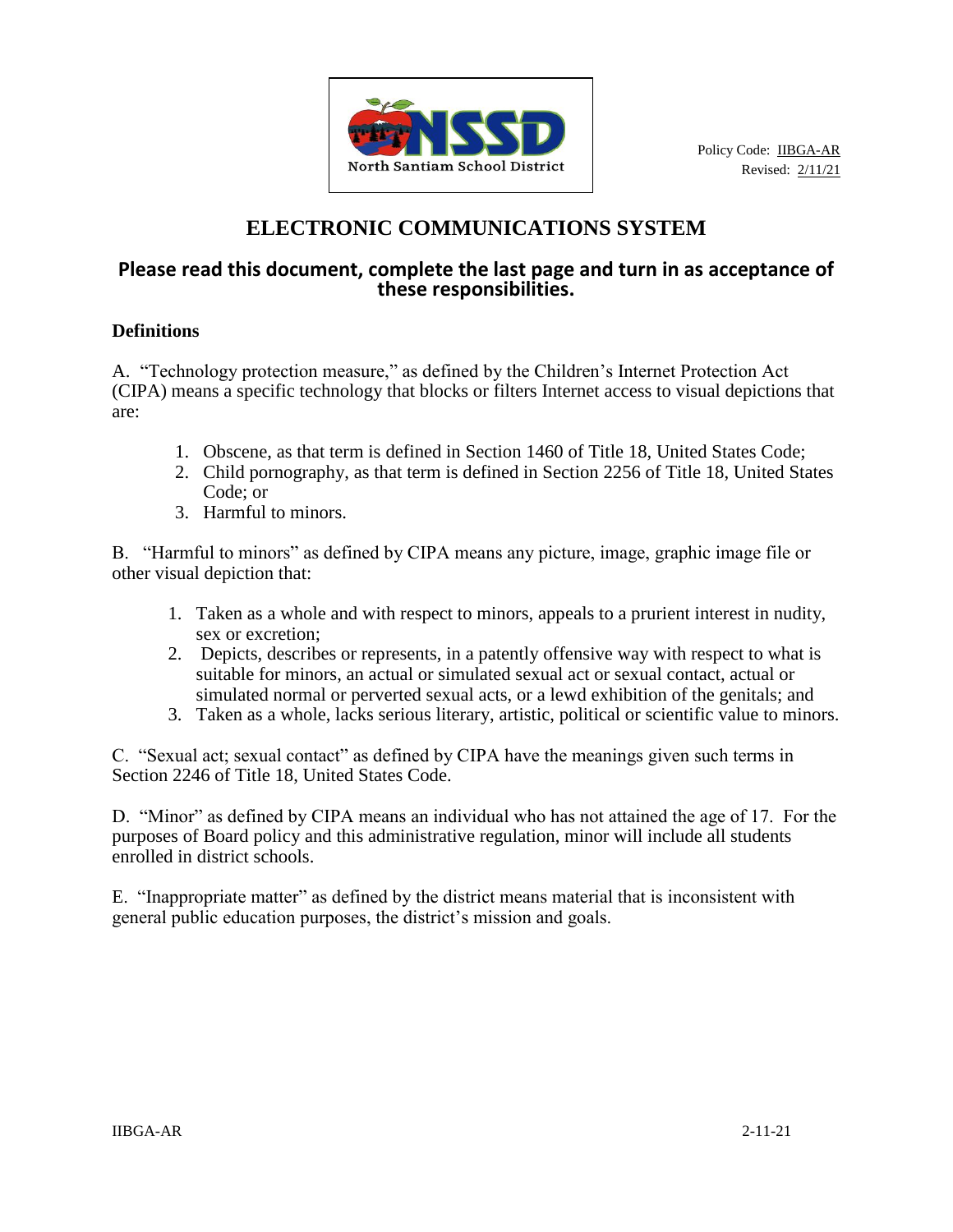## **General District Responsibilities**

The district will:

A. Provide staff training in the appropriate use of the district's system including copies of district policy and administrative regulations. Staff will provide similar training to authorized system users;

B. Cooperate fully with local, state or federal officials in any investigation relating to misuse of the district's system;

C. Use only properly licensed software, audio or video media purchased by the district or approved for use by the district. The district will comply with the requirements of law regarding the use, reproduction and distribution of copyrighted works and with applicable provisions of use or license agreements;

D. Designate staff as necessary to ensure coordination and maintenance of the district's electronic communications system which includes all district computers, E-mail and Internet access;

E. Determine which users and sites accessible as part of the district's system are most applicable to the curricular needs of the district any may restrict user access accordingly;

F. Determine which users will be provided access to the district's E-mail system;

G. Ensure all students and staff system users complete and sign an agreement to abide by the district's electronic communications policy and administrative regulations. All such agreements will be maintained on file in the school office:

H. Provide technology protection measures that protect against Internet access by both adults and minors to visual depictions that are obscene, child pornography, or with respect to the use of computers by minors, harmful to minors. An administrator, supervisor or other individual authorized by the superintendent may disable the technology protection measures to enable access for bona fide research or other lawful purposes, as deemed appropriate;

I. Prohibit access by minors, as defined by CIPA and this regulation, to inappropriate matter on the Internet and World Wide Web;

J. Provide staff supervision to monitor the on-line activities of students to prevent unauthorized access, including "hacking" and other unlawful activities on-line, and ensure the safety and security of minors when authorized to use E-mail, chat rooms and other forms of direct electronic communication.

K. Install and use desktop and/or server virus detection and removal software;

L. Notify appropriate system users that: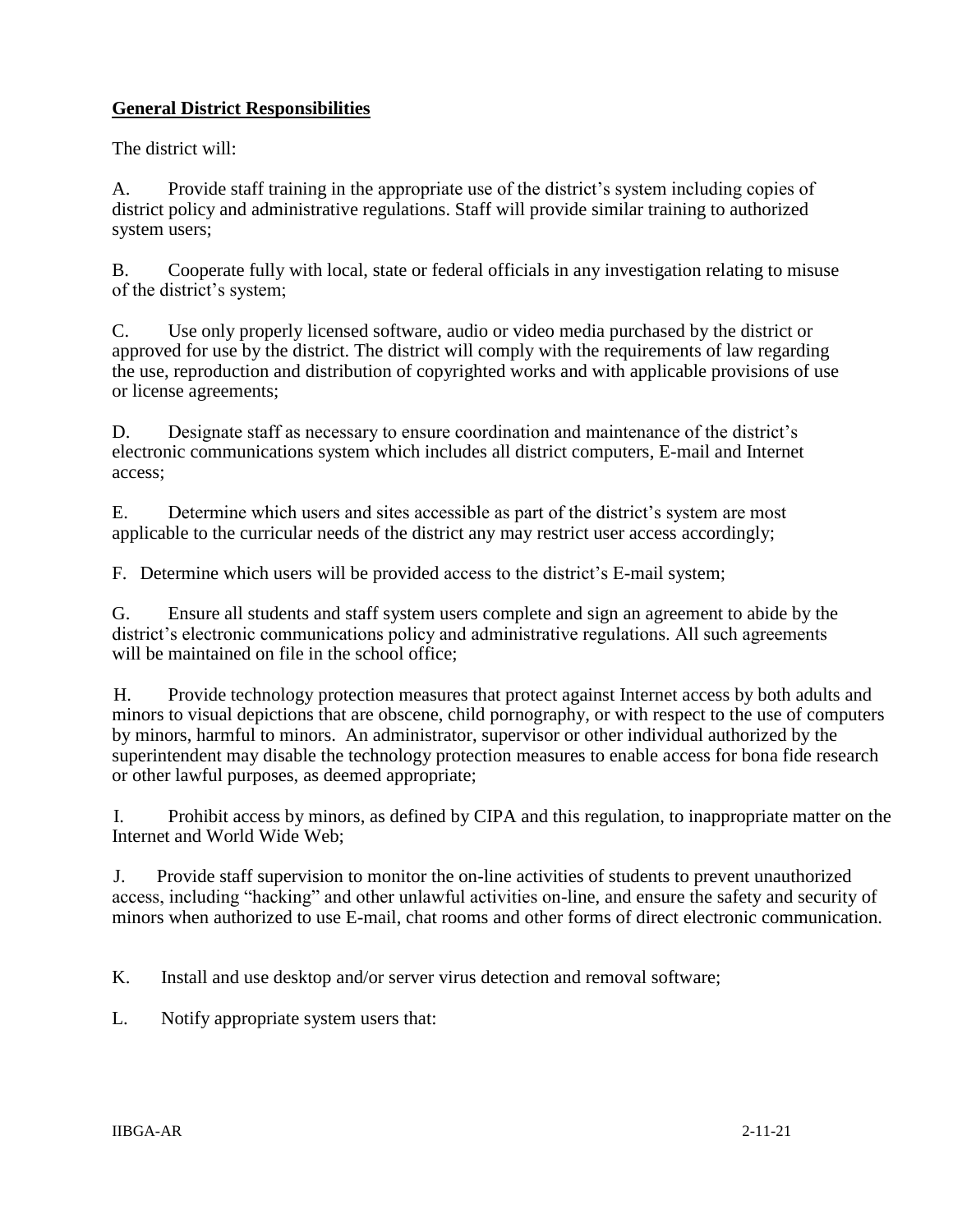- 1. The District retains ownership and control of its computers, hardware, software and data at all times. All communications and stored information transmitted, received or contained in the district's information system are the district's property and are to be used for authorized purposes only. Use of district equipment or software for unauthorized purposes is strictly prohibited. To maintain system integrity, monitor network etiquette and ensure that those authorized to use the district's system are in compliance with Board policy, administrative regulations and law, school administrators may routinely review user files and communications. The district will inform system users that files and other information, including e-mail, generated or stored on district servers are not private and may be subject to such monitoring;
- 2. Files and other information, including E-mail, sent or received, generated or stored on district servers are not private and may be subject to monitoring. By using the district's system, individuals consent to have that use monitored by authorized district personnel. The district reserves the right to access and disclose, as appropriate, all information and data contained on district computers and district-owned E-mail system;
- 3. The District may establish a retention schedule for the removal of E-mail;
- 4. E-mail sent or received by a Board member or employee in connection with the transaction of public business may be a public record and subject to state archivist rules for retention and destruction;
- 5. Information and data entered or stored on the district's computers and E-mail system may become discoverable evidence if a public records request is made or a lawsuit is filed against the district. "Deleted" or "purged" data from district computers or E-mail system may be retrieved for later public records disclosure or disciplinary purposes, as deemed necessary by the district;
- 6. The District may set quotas for system disk usage. The district may allow system users to increase their quota by submitting a written request to the system coordinator stating the need for the increase;
- 7. Passwords used on the district's system are the property of the district and must be provided to their supervisor or designated district personnel, as appropriate. Passwords that have not been provided to the district are prohibited;
- 8. Transmission of any materials regarding political campaigns is prohibited.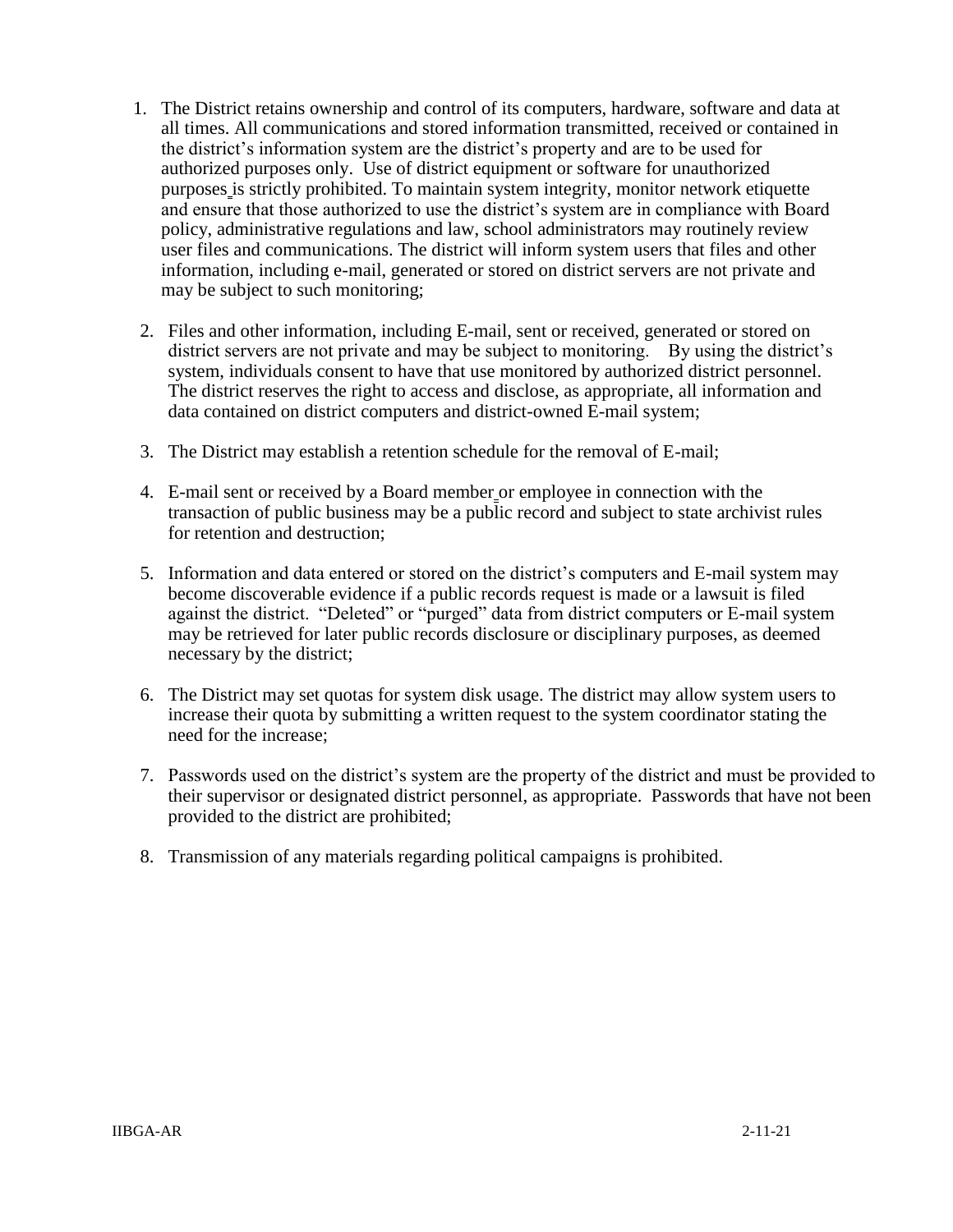#### **System Access**

- A. Access to the District's system is authorized to:
	- 1. Board members;
	- 2. District employees;
	- 3. Students in grades K-12 with parent approval and when under the direct supervision of staff; and
	- 4. District volunteers, District contractors, or others members of the public as authorized by the system coordinator or district administrators consistent with the District's policy governing the use of District equipment and materials.

B. Students, staff, Board members, volunteers, district contractors and other members of the public may be permitted to use the district's system for personal use, in addition to official district business, consistent with Board policy, general use prohibitions/guidelines/etiquette and other applicable provisions of this administrative regulation. Personal use of district-owned computers including Internet and E-mail access by employees is prohibited during the employee's work hours. Additionally, Board member and employee use of district-owned computers may be permitted only when such use does not violate the provisions of ORS 244.040 and use is under the same terms and conditions that access is provided to the general public under the district's policy governing use of district equipment and materials.

#### **General Use Prohibition/Guidelines/Etiquette**

Operation of the district's system relies upon the proper conduct and appropriate use of system users. Students, staff and others granted system access are responsible for adhering to the following prohibitions and guidelines, which require legal, ethical and efficient utilization of the district's system.

#### **Prohibitions**

The following conduct is strictly prohibited.

- A. Attempts to use the district's system for:
	- 1. Unauthorized solicitation of funds;
	- 2. Distribution of chain letters;
	- 3. Unauthorized sale or purchase of merchandise and services;
	- 4.Collection of signatures;
	- 5. Membership drives;
	- 6.Transmission of any materials regarding political campaigns.
- B. Attempts to upload, download, use, reproduce or distribute information, data or software on the District's system in violation of copyright law or applicable provisions of use or license agreements;
- C. Attempts to degrade, alter, disrupt or vandalize the district's equipment, software, materials or data or those of any other use of the district's system or any of the agencies or other networks connected to the District's system;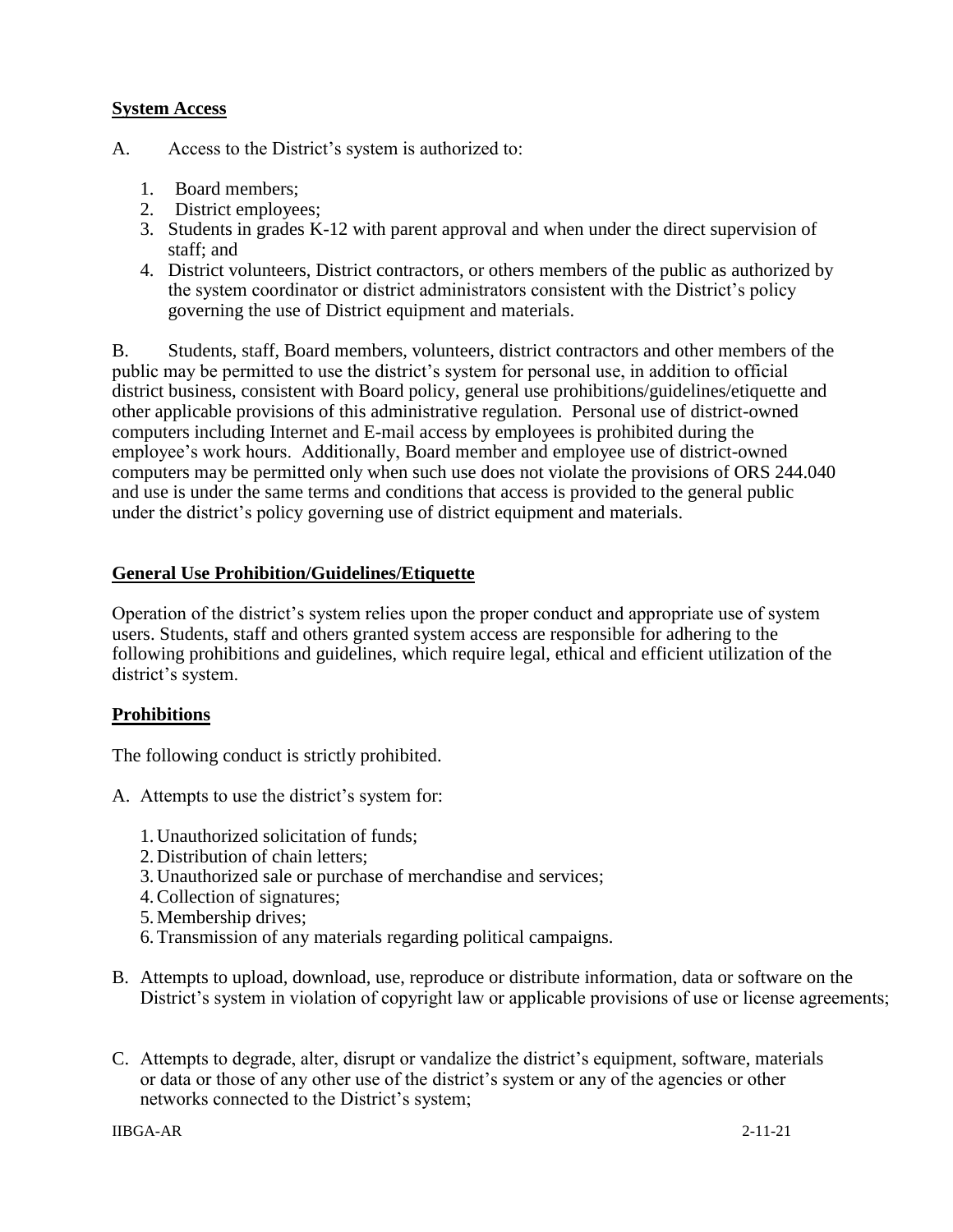- D. Attempts to evade, change or exceed resource quotas or disk usage quotas;
- E. Attempts to send, intentionally access or download any text file or picture or engage in any communication that includes material which may be interpreted as:
	- 1. Harmful to minors;
	- 2. Obscene or child pornography as defined by law or indecent, vulgar, profane or lewd as determined by the district;
	- 3. A product or service not permitted to minors by law;
	- 4. Harassment, intimidation, menacing, threatening or constitutes insulting or fighting words, the very expression of which injures or harasses others;
	- 5. A likelihood that, either because of its content or the manner of distribution, it will cause a material or substantial disruption of the proper and orderly operation of the school or school activity;
	- 6. Defamatory, libelous, reckless or maliciously false, potentially giving rise to civil liability, constituting or promoting discrimination, a criminal offense or otherwise violates any law, rule, regulation, Board policy and/or administrative regulation.

F. Any attempt to gain unauthorized access to any service via the district's system, which has a cost involved or attempts to incur other types of costs without specific approval. The user accessing such services will be responsible for these costs;

G. Attempts to post or publish personal student contact information unless authorized by the system coordinator or teacher and consistent with applicable Board policy pertaining to student directory information and personally identifiable information. Personal contact information includes photograph, age, home, school, work, or E-mail addresses or phone numbers, or other unauthorized disclosure, use and dissemination of personal information regarding students;

H. Attempts to arrange student meetings with anyone on the district's system, unless authorized by the system coordinator or teacher and with prior parent approval.

I. Attempts to use the district's name in external communication forums such as chat rooms without prior district authorization;

J. Attempts to use another individual's account name or password, fail to provide the district with individual passwords or to access restricted information, resources or networks to which the user has not been given access.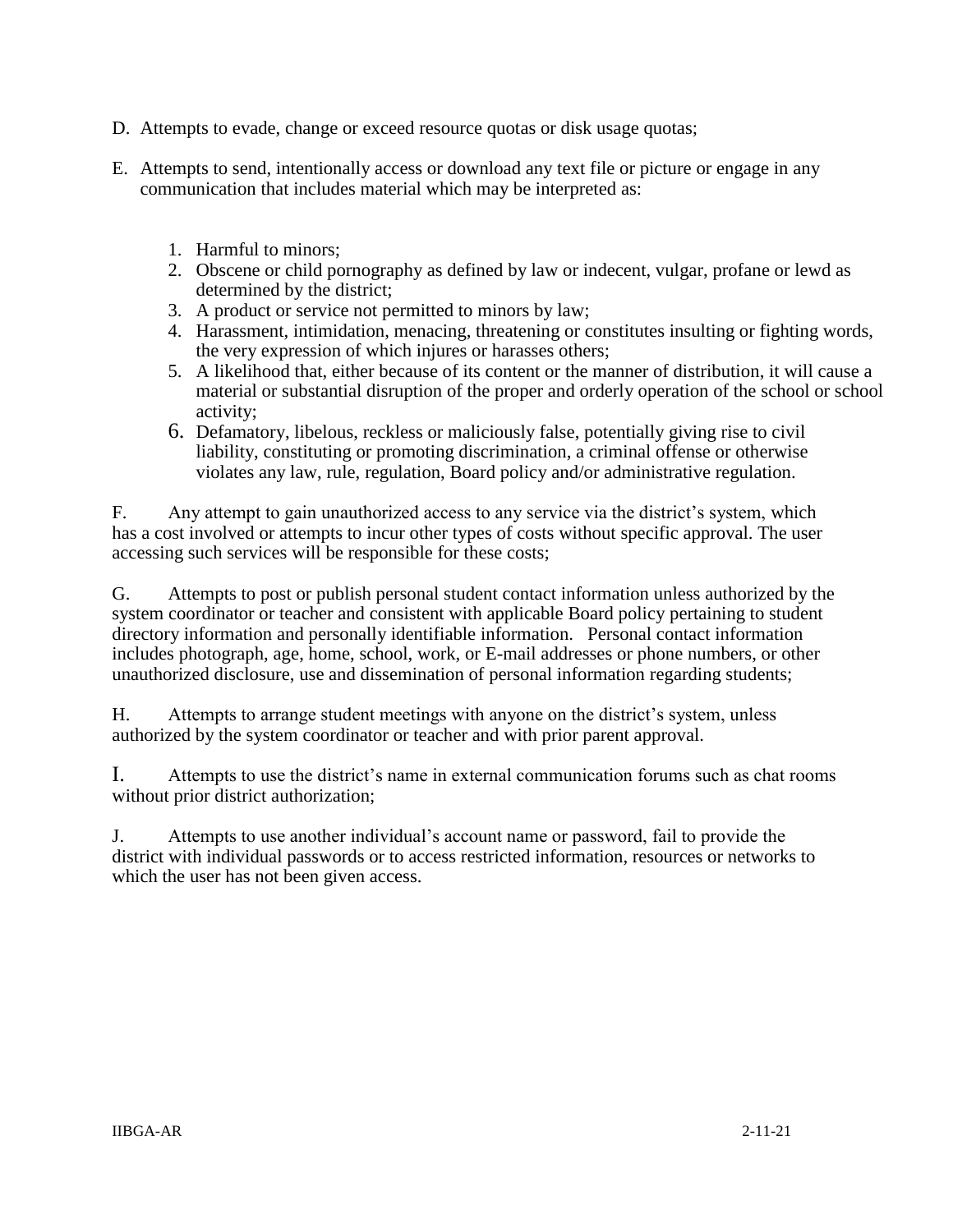# **Guidelines/Etiquette**

System users will:

A. Adhere to the same standards for communicating on-line that are expected in the classroom and consistent with Board policy and administrative regulations;

B. Respect other people's time and cyberspace. Use real-time conference features, such as talk/chat/Internet relay chat only as approved by the system coordinator or teacher. Avoid downloading excessively large files. Remain on the system long enough to get needed information then exit the system. Act as though every byte sent costs somebody time and money, because it does;

C. Take pride in communications. Check spelling and grammar;

D. Respect the privacy of others. Do not read the mail or files of others without their permission;

E. Cite all quotes, references and sources;

- F. Adhere to guidelines for managing and composing effective E-mail messages:
	- One subject per message avoid covering various issues in a single E-mail message;
	- Use a descriptive heading;
	- Be concise keep message short and to the point;
	- Write short sentences;
	- Use bulleted lists to break up complicated text;
	- Conclude message with actions required and target dates;
	- Remove e-mail in accordance with established guidelines;
	- Remember, there is no expected right to privacy when using e-mail. Others may read or access mail;
	- Always sign messages;
	- Always acknowledge receipt of a document or file.

G. Protect password confidentiality. Passwords are the property of the District and are not to be shared with others. Using another user's account or password or allowing such access by another may be permitted with supervising teacher or system coordinator approval only. No system user may use a password on the District's computers, E-mail system, or Internet access which is unknown to the District;

H. Communicate only with such users and/or sites as may be authorized by the district;

I. Be forgiving of the mistakes of others and share your knowledge. Practice good mentoring techniques;

J. Report violations of the District's policy and administrative regulations or security problems to the supervising teacher, system coordinator, or administrator, as appropriate.

K. Appropriate system use etiquette is expected of all users;

IIBGA-AR 2-11-21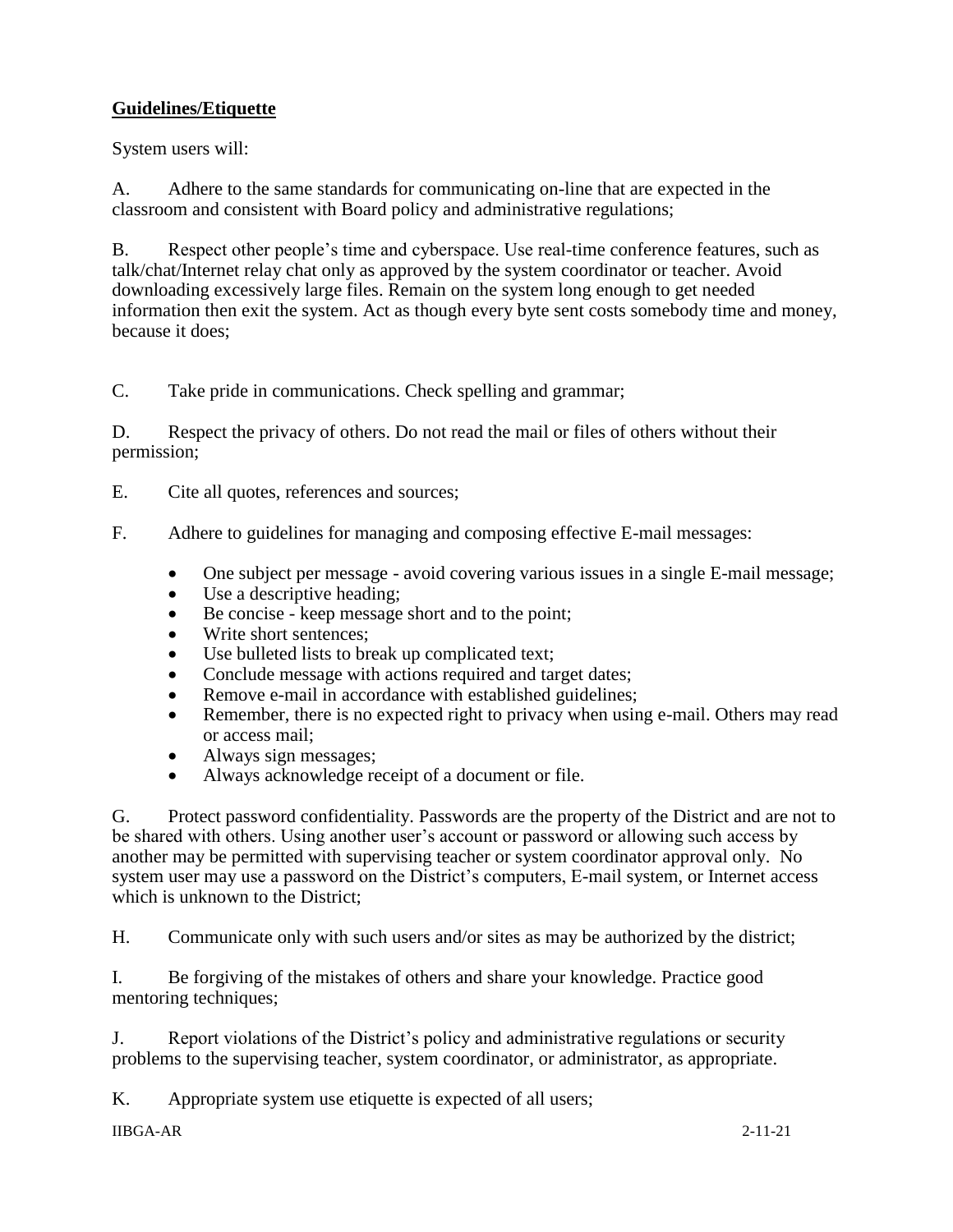L. Personal use - used after work hours and at no cost to district.

## **Complaints**

Complaints regarding use of the district's Electronic Communications System may be made to the teacher, principal, employee's supervisor or system coordinator. The district's established complaint procedure will be used for complaints concerning violations of the district's Electronic Communications System policy and/or administrative regulation. See Board policy KL and accompanying administrative regulation.

#### **Violations/consequences**

#### A. Students

- 1. Students who violate general system user prohibitions shall be subject to discipline up to and including expulsion and/or revocation of district system access up to and including permanent loss of privileges;
- 2. Violations of law will be reported to law enforcement officials; and
- 3. Disciplinary action may be appealed by parents, students and/or a representative in accordance with established District procedures.

## B. Staff

- 1. Staff who violate general system user prohibitions shall be subject to discipline up to and including dismissal in accordance with Board policy, negotiated agreements and applicable provisions of law;
- 2. Violations of law will be reported to law enforcement officials;
- 3. Violations of applicable Teacher Standards and Practices Commission (TSPC), Standards for Competent and Ethical Performance of Oregon Educators will be reported to TSPC as provided by OAR 584-020-0041;
- 4. Violations of ORS 244.040 will be reported to GSPC.

## C. Others

- 1. Other guest users who violate general system user prohibitions shall be subject to suspension of system access up to an including permanent revocation of privileges;
- 2. Violations of law will be reported to law enforcement officials or other agencies, as appropriate.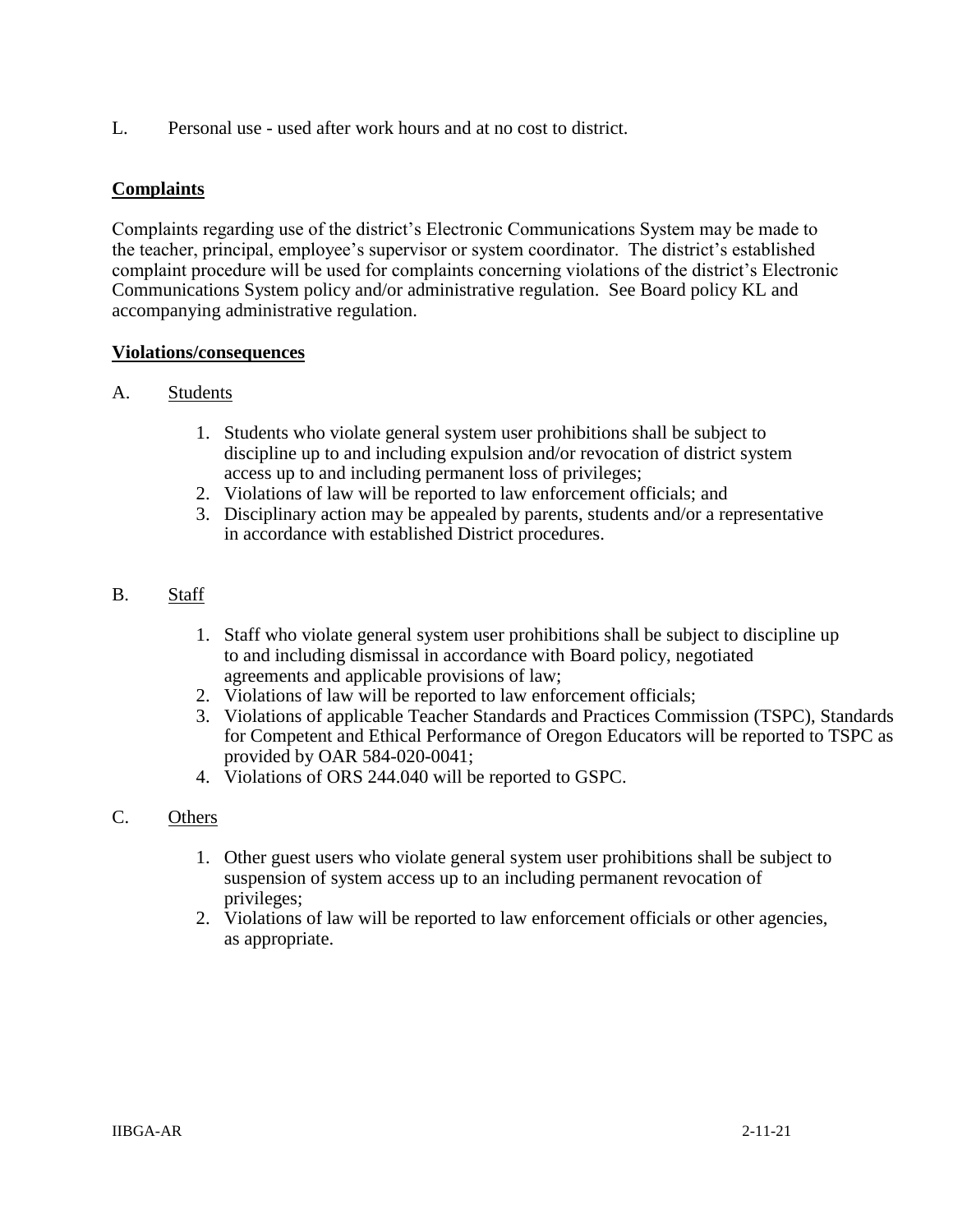## **Telephone/Membership/Other Charges**

A. The district assumes no responsibility or liability for any membership or phone charges including, but not limited to, long distance charges, per minute (unit) surcharges and/or equipment or line costs incurred by any home usage of the district's system;

B. Any dispute or problems regarding phone services for home users of the district's system are strictly between the system user and his/her local phone company and/or long distance service provider.

#### **Information Content/Third Party Supplied Information**

A. System users and parents of student system users are advised that use of the district's system may provide access to materials that may be considered objectionable and inconsistent with the district's mission and goals. Parents should be aware of the existence of such materials and monitor their student's home usage of the district's system accordingly;

B. Opinions, advice, services and all other information expressed by system users, information providers, service providers or other third party individuals are those of the providers and not the district;

C. System users may, with system coordinator approval, order services or merchandise from other individuals and agencies that may be accessed through the district's system. These individuals and agencies are not affiliated with the district. All matters concerning merchandise and services ordered including, but not limited to, purchase terms, payment terms, warranties, guarantees and delivery are solely between the seller and the system user. The district makes no warranties or representation whatsoever with regard to any goods or services provided by the seller. District staff and administration shall not be a party to any such transaction or be liable for any costs or damages arising out of, either directly or indirectly, the actions or inactions of sellers;

D. The district does not warrant the functions or services performed by or that the information or software contained on the system will meet the system user's requirements or that the system will be uninterrupted or error-free or that defects will be corrected. The district's system is provided on an "as is, as available" basis. The district does not make any warranties, whether expressed or implied including, without limitation, those of merchantability and fitness for a particular purpose with respect to any services provided by the system and any information or software contained therein.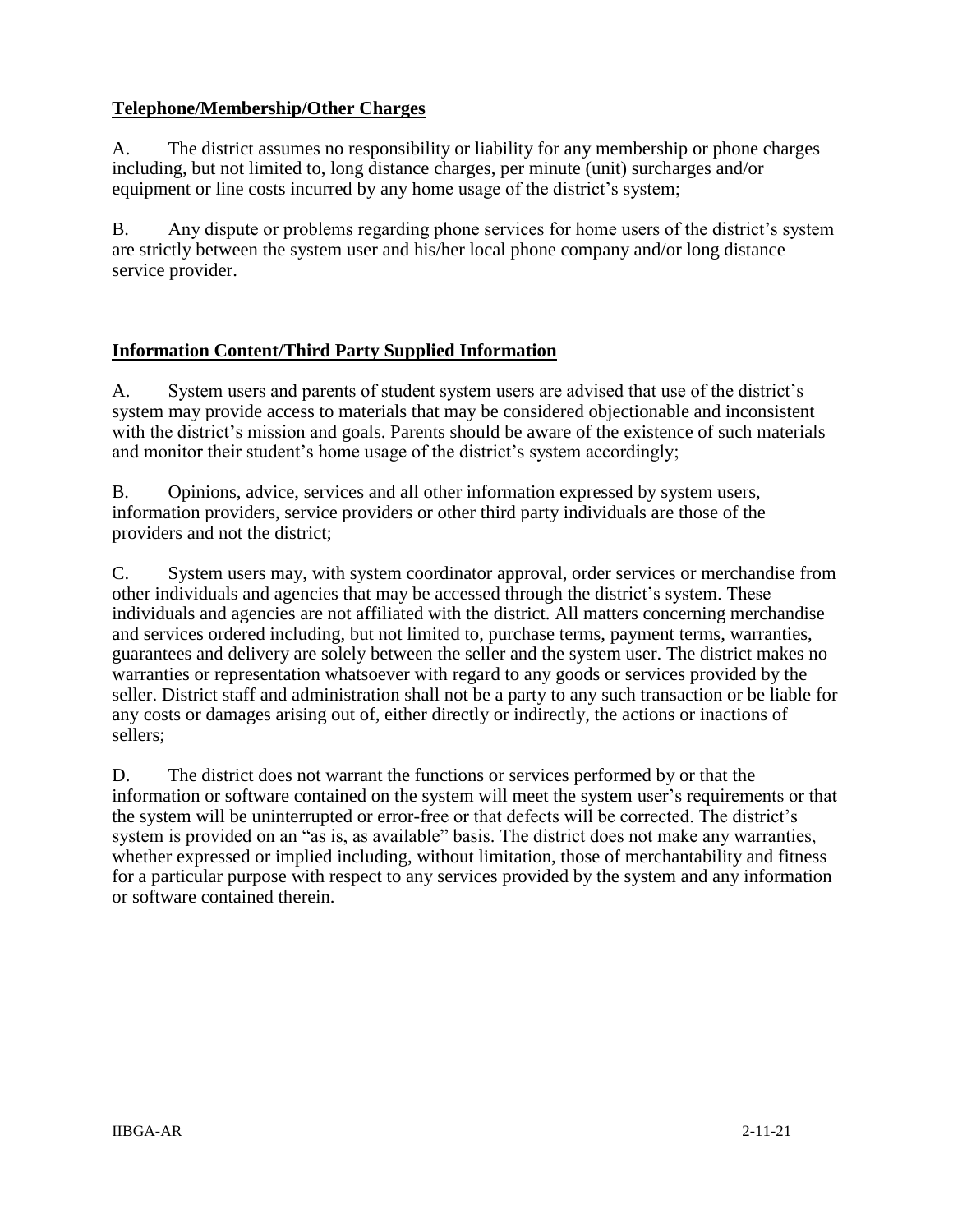|                                                                                                                                                                        | <b>Initial Sign in</b>                                                                                                                                                                                                                                                                                       |  |  |  |  |  |  |  |
|------------------------------------------------------------------------------------------------------------------------------------------------------------------------|--------------------------------------------------------------------------------------------------------------------------------------------------------------------------------------------------------------------------------------------------------------------------------------------------------------|--|--|--|--|--|--|--|
|                                                                                                                                                                        | Computer & Google sign in:<br>Username: firstname.lastname<br>Password: This will be set by the Technology Department and sent to you as part of<br>your login credentials.                                                                                                                                  |  |  |  |  |  |  |  |
| You will be asked to reset your password when you log onto a district computer. It<br>should sync with Google at this time. If not, then use the following for Google. |                                                                                                                                                                                                                                                                                                              |  |  |  |  |  |  |  |
| Google email:                                                                                                                                                          | Username: Firstname.lastname@nsantiam.k12.or.us.<br>Password: Your password will sync with your computer password as soon as you log<br>into the computer on campus.                                                                                                                                         |  |  |  |  |  |  |  |
|                                                                                                                                                                        | Intranet on our webpage (www.nsantiam.k12.or.us):<br>Select the "For Staff" menu which will prompt you to sign in (firstname.lastname), using<br>the same password as your Computer and Google sign in. If you are already signed in on<br>the computer, you can click on the red sign in buttons to log in. |  |  |  |  |  |  |  |
|                                                                                                                                                                        | <b>Student Information Services:</b><br>Contact your office manager.                                                                                                                                                                                                                                         |  |  |  |  |  |  |  |
|                                                                                                                                                                        | If you have any questions, contact Nolan in IT @ 503-769-4267<br>or send an email to helpdesk@nsantiam.k12.or.us.                                                                                                                                                                                            |  |  |  |  |  |  |  |